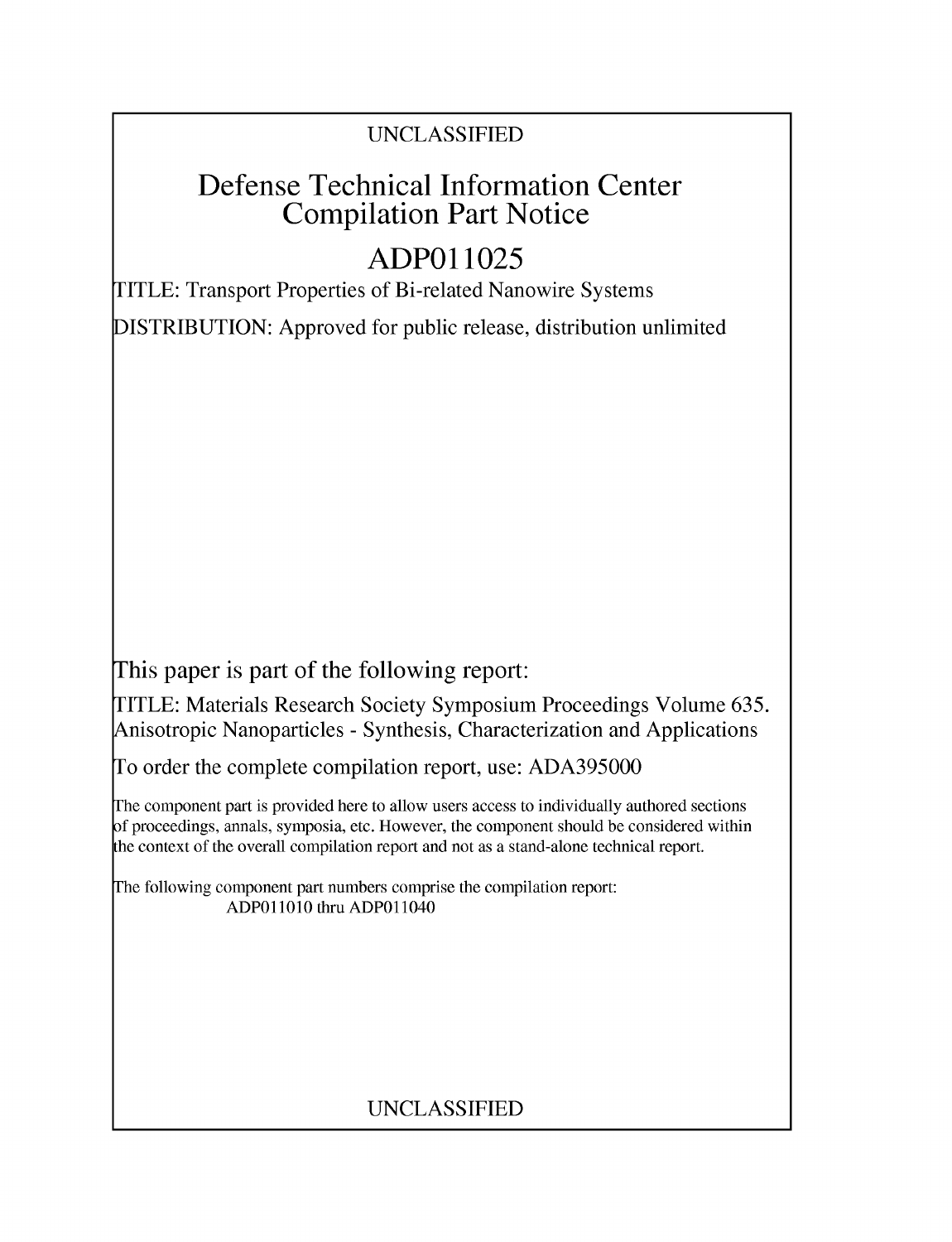Mat. Res. Soc. Symp. Proc. Vol. 635 © 2001 Materials Research Society

#### Transport Properties of Bi-related Nanowire Systems

Y. M. Lin,<sup>1</sup> S. B. Cronin,<sup>2</sup> J. Y. Ying,<sup>3</sup> J. Heremans,<sup>4</sup> and M. S. Dresselhaus<sup>1,2,\*</sup> <sup>1</sup>Department of Electrical Engineering and Computer Science,  ${}^{2}$ Department of Physics, <sup>3</sup>Department of Chemical Engineering, Massachusetts Institute of Technology, Cambridge, MA 02139 <sup>4</sup>

<sup>4</sup>Delphi Research Labs, Delphi Automotive Systems, Warren, MI 48090<br>Ton leave from the Massachusetts Institute of Technology, Cambridge, MA 02139

#### ABSTRACT

We present here an electrical transport property study of Te-doped Bi nanowires, and  $Bi<sub>1,x</sub>Sb<sub>x</sub>$  alloy nanowires embedded in a dielectric matrix. The crystal structure of the nanowires were characterized by X-ray diffraction measurements, indicating that the nanowires possess the same lattice structure as bulk Bi in the presence of a small amount of Te or Sb atoms. The resistance measurements of 40-nm Te-doped Bi nanowires were performed over a wide range of temperature (2 K $\leq$  T $\leq$  300 K), and the results are consistent with theoretical predictions. The iD-to-3D localization transition and the boundary scattering effect are both observed in magneto-resistance measurements of  $Bi_{1}$ , Sb, alloy nanowires at low temperatures ( $T < 4$  K).

#### **INTRODUCTION**

Nanostructured materials have received much attention in the last decade because of their importance in fundamental studies and potential applications in diverse fields, such as chemistry, biology, optics, microelectronics, materials science, and thermoelectrics [1]. Various unusual phenomena and properties have been predicted and observed in nanoscaled materials. Among existing nanostructures, nanowires represent one of the most interesting systems because they exhibit stronger quantum confinement effects than 2D nanostructures such as superlattices, and they maintain structural continuity in one dimension, which allows for transport phenomena and they may serve as interconnections in future microelectronics applications.

Bismuth (Bi) is a very attractive material for the study of low-dimensional systems. Bi is a group V semimetal, in which the electrons are distributed in three highly anisotropic carrier pockets at the L points of the Brillouin zone, and the holes are contained in one pocket at the *T* point. The small energy overlap (38 meV at 77 K) in bulk Bi between the L-point conduction band and the T-point valence band is predicted to vanish in Bi nanowires when the diameter is smaller than  $\sim$ 50 nm, thus causing a semimetal-to-semiconductor transition [2]. Experimental results for this quantum-confinement-induced semimetal-semiconductor transition in Bi nanowires have been previously reported [3-4]. Since Bi has very small electron effective masses  $(-0.001 \, m_0)$  along the binary direction), quantum confinement effects can be observed at a larger scale ( $\sim$ 50 nm), compared to less than 10 nm for most metals or semiconductors.

In addition to band shifts due to quantum confinement effects, it is also possible to controllably alter the energy-band structure and transport properties of Bi by alloying with another Group V element, Sb  $[5-6]$ . Bi<sub>1-x</sub>Sb<sub>y</sub> alloys form substitutional solid solutions over the whole range of concentrations  $x$ . As  $x$  increases, the band structure of these alloys gradually transforms from that of Bi to that of Sb. Figure 1 shows a schematic representation of the band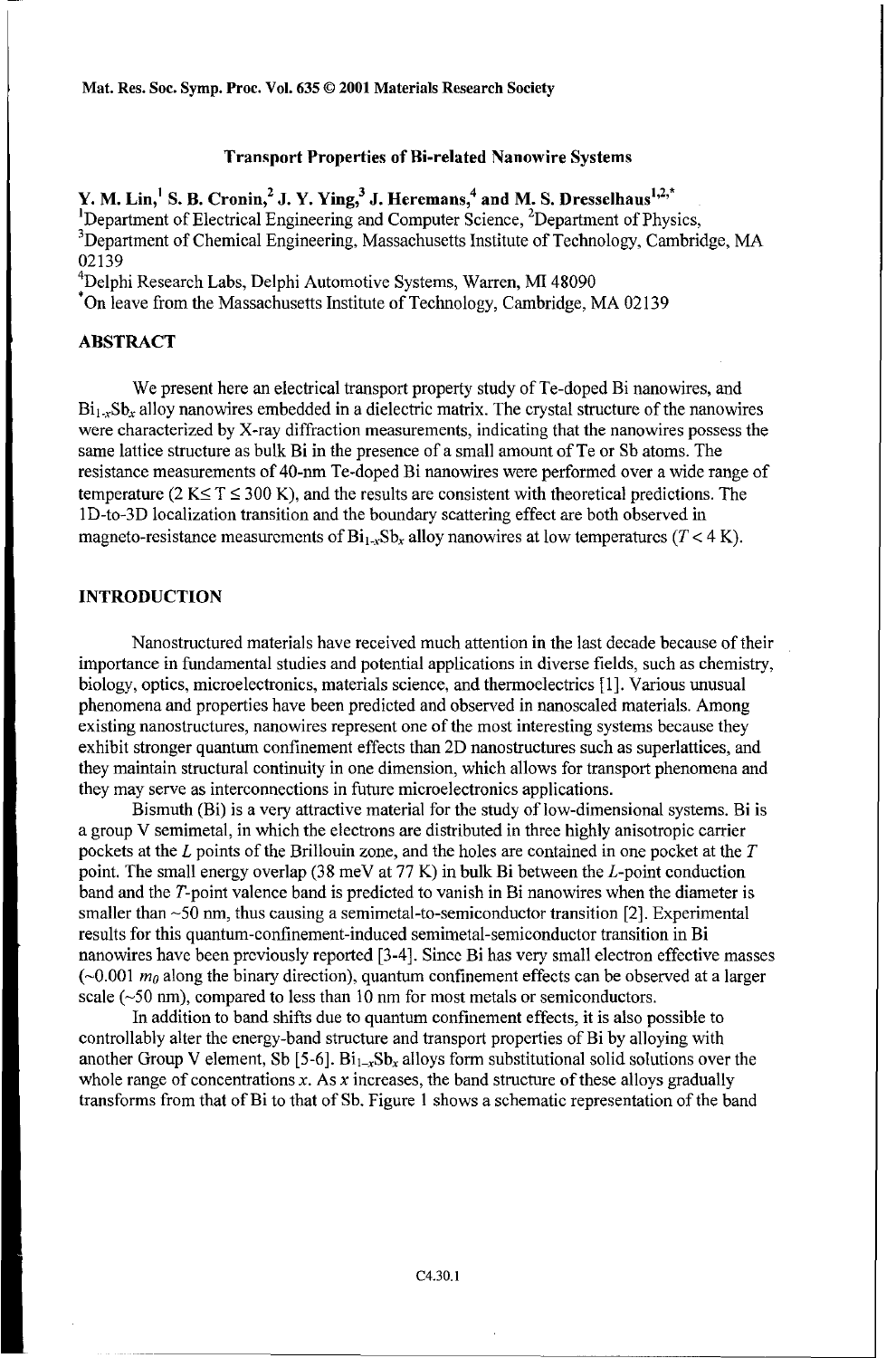structure of  $\text{Bi}_{1-x}\text{Sb}_x$  as a function of x for  $x < 0.3$ . It is interesting to note that for  $0.07 \le x \le 0.22$ , the alloys are semiconductors with a direct or indirect band gap [7]. Therefore, **Bi1 .XSbx** alloy nanowires constitute a promising **I** D system in which the desired band structure and many other related properties can be achieved by combining the quantum confinement effect and the Sb alloying effect. Thus, many ideas that are central to the carrier pocket engineering concept [8] can be readily applied to this unique **ID** system. Another important factor in optimizing electronic systems is the placement of the Fermi energy level in Bi nanowires. One possible approach to vary the Fermi energy is by doping with Group VI elements (e.g. Te), which serve as electron donors in  $Bi_{1-x}Sb_x$  alloys, or Group IV elements (e.g. Pb, or Sn), which serve as electron acceptors.



*Figure* **1.** *The schematic diagram* of *the hand structure of bulk Bi* <sup>1</sup> *,Sh, alloys as afuinction*

In the present work. the effects of adding Te or Sb to Bi nanowires are studied, both experimentally and theoretically. Bi nanowires for this study are synthesized by pressure injecting molten liquid metals into porous anodic alumina templates. In this fabrication method, it is straightforward to incorporate Te and Sb atoms in Bi nanowires by replacing the pure metal to be filled by the alloys of the desired composition. X-ray diffraction analysis of these nanowire arrays indicates that the lattice structures of the Bi-rich nanowires with a small amount of Te and Sb do not show significant differences from the undoped Bi nanowires. Temperature-dependent resistance  $R(T)$  measurements are performed for  $2 K \leq T \leq 300 K$  for the nanowire arrays using a two-point contact method. The experimental results exhibit good agreement with the theoretical calculations. The longitudinal magnetoresistance  $(MR)$  was studied as a function of applied magnetic field (0 T  $\leq$  B  $\leq$  6 T) at various temperatures, and the localization effects are observed. For temperatures below 2 K, a **ID** to 3D transition effect is noted. The non-monotonic behaviors in *MR(B)* for larger-diameter nanowires are attributed to wire-boundary scattering effects. suggesting a high carrier mobility in these nanowires.

#### EXPERIMENTAL **DETAILS**

Bi, Te-doped Bi and  $Bi_{1x}Sb_x$  nanowire arrays were fabricated by a template-assisted approach, in which alumina templates consisting of hexagonally-packed arrays of nanopores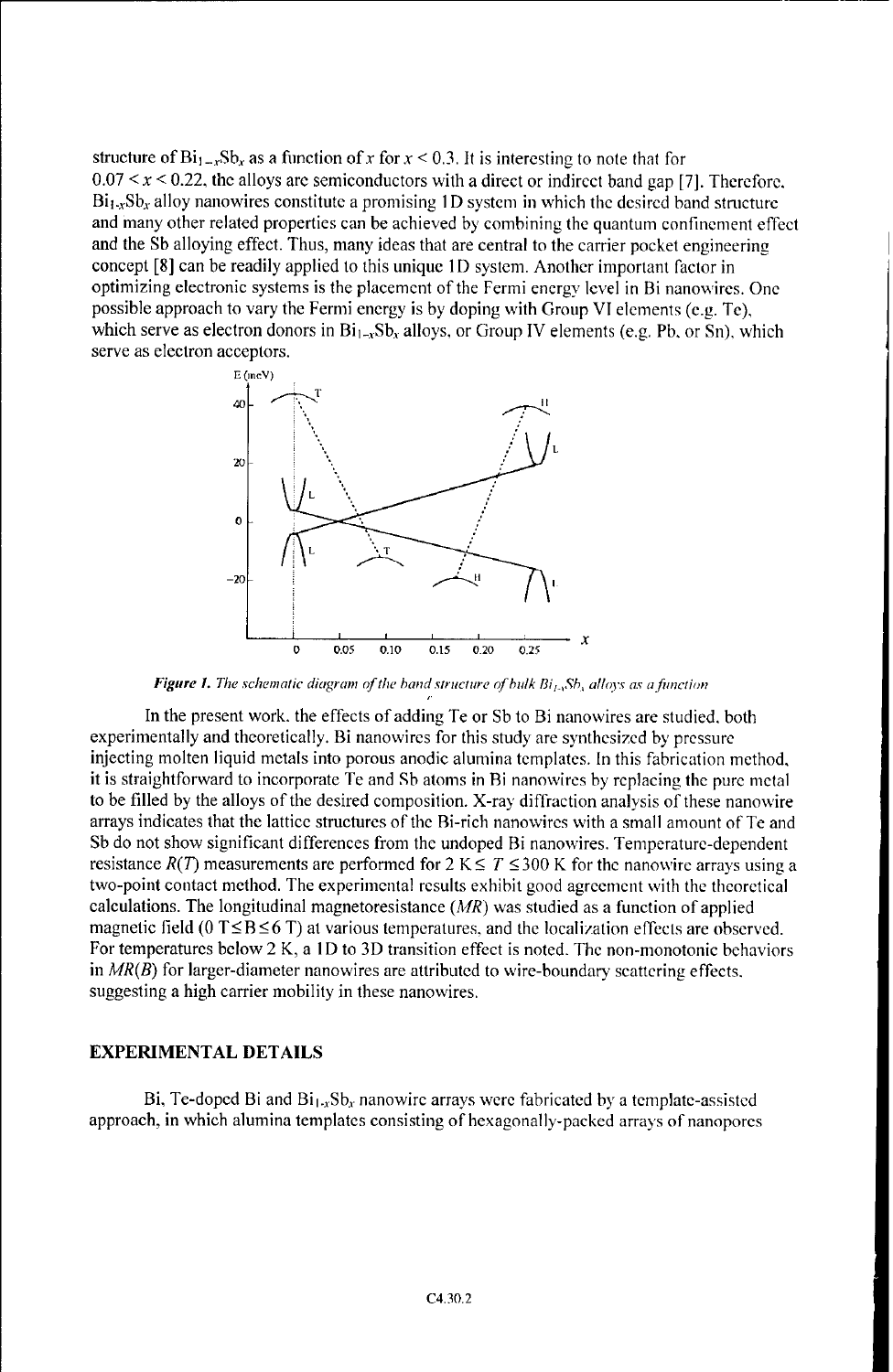were used as the host material. The synthesis details and conditions to control the geometry of these nanopores have been described elsewhere [9-10]. The metal alloys used for the pressure injection were prepared by mixing high purity Bi (99.9999%, Alfa Aesar) and Te (99.9999 %, Alfa Aesar) or Sb (99.9999 %, Alfa Aesar) in a quartz tube, which was then evacuated and sealed. The sealed tube was heated to 650°C for 8 hours with constant agitation to facilitate homogenizing the melt. The melt is then quenched in cold water. Bi-rich nanowires were produced by pressure injecting molten metals into the nanopores of the alumina templates, following similar procedures described in Ref. [11]. After the pressure injection, the underlying aluminum substrate and the barrier layer in the as-prepared nanowire templates are dissolved in a saturated HgCl<sub>2</sub> solution and a weak acid solution, respectively, so that the nanowires were exposed on both sides of the template and electrical contacts could be made to the nanowires.

Prior to the transport measurements, the as-prepared nanowire arrays were annealed at 250°C for 8 hours to relieve the high pressure within the nanowires. Resistance and magnetoresistance measurements of the nanowire arrays were performed using a two-point contact method, in which gold wires were attached to both ends of the nanowires with silver paste. Typical resistances of the nanowire arrays range from tens of ohms to several thousand ohms. Since the number of wires connected to the contact electrodes in each set of samples would vary, the temperature dependence of the resistance of the various nanowire arrays were compared by normalizing the resistances to their respective values at 270 K.



*Figure 2. (a) A SEM image of the bottom surface of an alumina template after the pressure injection filling process, showing arrays of Bi nanowires (white spots). (b) The XRD patterns of 40-nm Bi-rich nanowire arrays with different metal compositions.*

#### **RESULTS AND DISCUSSION**

Figure 2(a) shows a typical scanning electron microscopy (SEM) image of a bottom surface of the alumina template after the pressure injection filling process. The white spots represent pores filled by Bi or Bi alloys, and the dark spots are empty pore that have not been filled completely to the end of the pore. Figure 2(b) shows the x-ray diffraction (XRD) patterns for 40-nm nanowires arrays with different metal compositions. The XRD peaks of these nanowire arrays are assigned to the peaks of a Bi standard, showing that the lattice structures of Bi nanowires are not affected by the addition of Te ( $\leq 0.15$  at%) and Sb ( $\leq 15$  at%). The intensity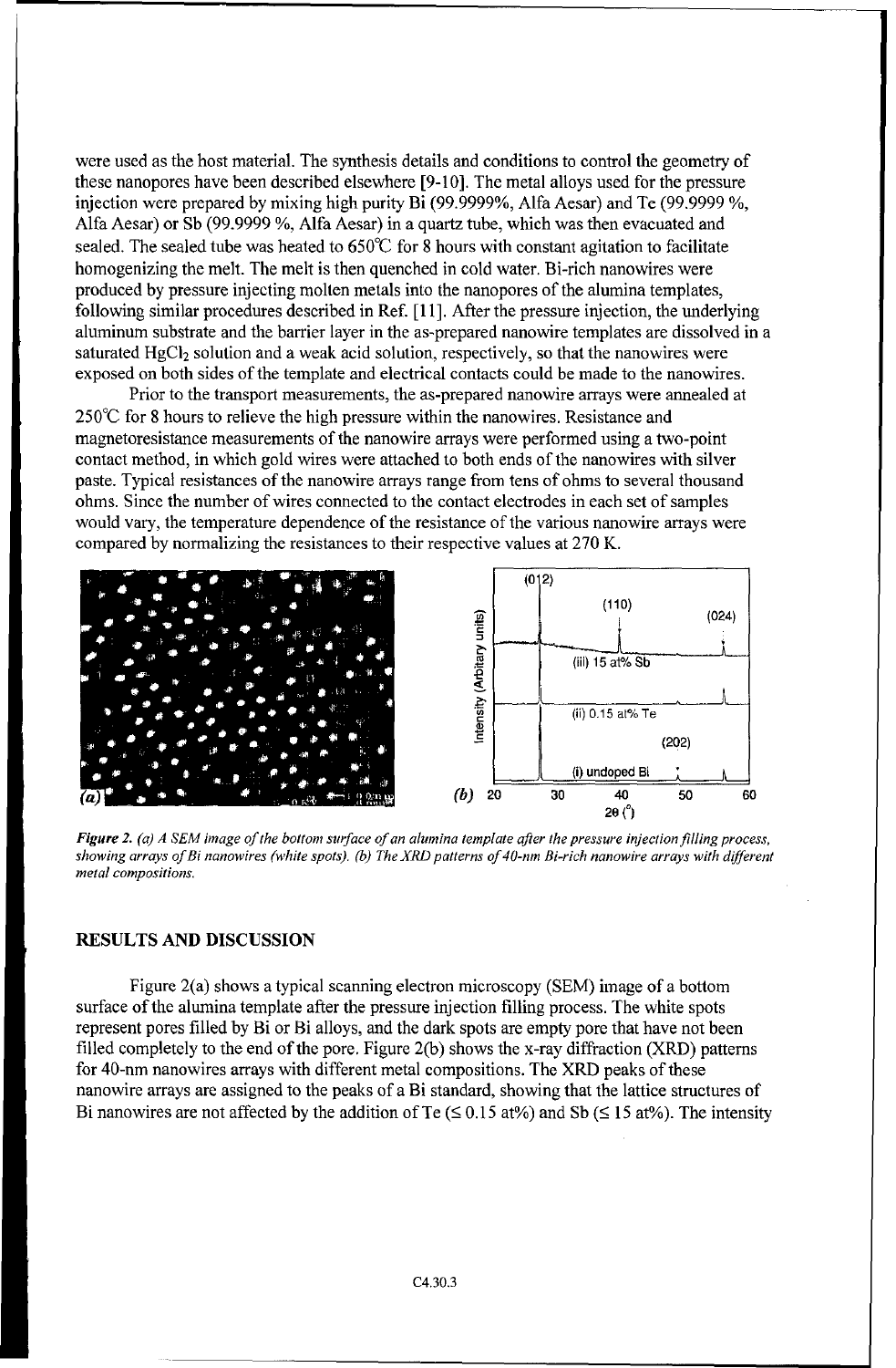

*Figure 3. (a) The measured R(T)/R(270 K) of 40-nm Bi nanowires with different nominal Te concentrations. (b) Experimental average* carrier *mobility of 40-nm Bi nanowires* with *different N, and calculated results (solid* curves).

distributions of the peaks indicate that these nanowires possess a preferred cystal orientation perpendicular to the (012) lattice plane along the wire axes. The results arc consistent with previous XRD studies on Bi nanowire arrays of various diameters [4]. which show that there is a wire-diameter-dependent preferred crystal orientation along the wire axes for nanowires produced by pressure injection.

Figure 3(a) shows the measured  $R(T)/R(270 \text{ K})$  of 40-nm Bi nanowires with nominal Te concentrations based on the Bifle atomic ratio that was introduced in the melt to form the alloy. The actual Te concentration in the Bi nanowires is smaller than the nominal concentration due to the likely segregation of some Te atoms to the wire boundary during alloy solidification. Since the results are mainly dependent on the relative Te concentrations for the following discussions. we assume that 10% of the Te dopant in the alloy melt is present in the final nanowire product. With this assumption, 0.025 at%, 0.075 at%, and 0.15 at% Te-doped Bi alloys give rise to donor concentrations  $N_d$  of 6.67×10<sup>17</sup>, 2.0×10<sup>18</sup>, and 4.0×10<sup>18</sup> cm<sup>-3</sup> in the respective resulting nanowires. Based on the measured  $R(T)$  in Fig. 3(a) and the calculated T-dependent carrier density, the T dependence of the average mobility  $\mu_{avg}$  of these Te-doped Bi nanowires is obtained, shown as  $\mu_{avg}^{-1}(T)/\mu_{avg}^{-1}(270 \text{ K})$  in Fig. 3(b).  $\mu_{avg}^{-1}$  of Te-doped Bi nanowires can be related to the various scattering processes using Matthiessen's rule by

$$
\mu_{\text{doped}}^{-1}(T) = \mu_{\text{undoped}}^{-1}(T) + \mu_{\text{imp}}^{-1}(T) + \mu_{\text{Jchecker}}^{-1},
$$
\n(1)

where  $\mu_{\text{undoped}}$  is the average mobility of the undoped Bi nanowires of the same diameter, and  $\mu_{\text{imp}}$  and  $\mu_{\text{defect}}$  are associated with the increased ionized impurity scattering and the expected higher defect level in Te-doped Bi nanowires, respectively. The average mobility of undoped Bi nanowires can be well fitted by a  $\mu_{\text{undored}} \sim T^{-2.9}$  dependence for  $T > 100$  K, as shown by the dashed line in Fig. 3(b), consistent with the predominant electron-phonon scattering at high T. The solid curves in Fig. 3(b) are the fitted results calculated from the transport models [2,4], showing good agreement with experimental results.

Figure 4(a) shows the longitudinal magnetoresistance of  $40$ -nm  $Bi<sub>0.85</sub>Sb<sub>0.15</sub>$  alloy nanowires as a function of magnetic field  $B$  at different temperatures. 40-nm nanowire samples with different Sb concentrations ( $x = 0.05$  and 0.10) are also measured, and the results are similar to the ones shown in Fig. 4(a). At low fields, the magnetoresistance  $(MR)$  of most samples can be described by a parabolic relation

$$
MR \equiv [R(B) - R(B=0)] / R(B=0) = A_0 B^2 \tag{2}
$$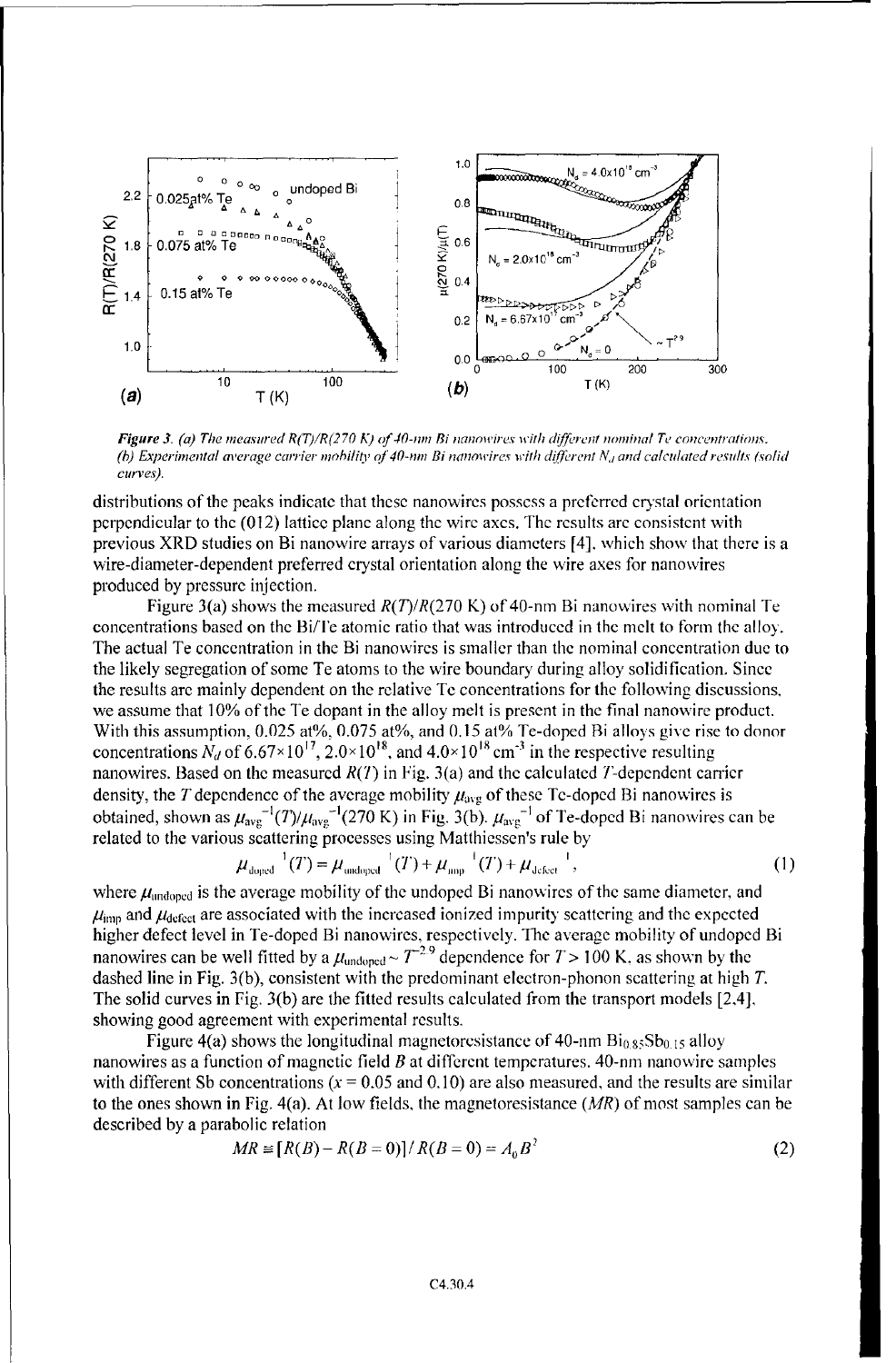

*Figure 4. (a) Measured longitudinal magnetoresistance of 40-nm Bio, 5Sbu15 alloy nanowires as afunction of magnetic field B at different temperatures. (b) The first derivative with respect to the magnetie field B of the longitudinal magnetoresistance shown in (a). (c) Longitudinal magnetoresistance as a function of B for larger-diameter (d<sub>x</sub> =65 nm)*  $Bi_{1x}Sb_x$  nanowire arrays. The maximum in the MR is attributed to boundary scattering effects.

the carrier mobility, while for a multiple carrier pocket system, *A0* is a complicated function of the mobility tensor elements. In Fig.  $4(a)$ ,  $A_0$  increases with decreasing temperature, consistent with a decreasing phonon scattering contribution as  $T$  decreases. It is noted that for  $T < 4$  K, a plateau in the magnetoresistance is observed around  $B = 0.7$  T. This abnormal feature can be more readily seen in the first derivative of the magnetoresistance, as shown in Fig. 4(b). The same behavior was also observed for other 40-nm nanowires with different Sb concentrations. This plateau feature is attributed to the ID-to-3D localization effect at which the magnetic length equals the wire diameter, as described in Ref. [12].

Figure 4(c) shows the magnetoresistance as a function of magnetic field for largerdiameter  $(d_w = 65 \text{ nm}) \text{Bi}_{1-x} \text{Sb}_x$  nanowire arrays. The 1D-to-3D localization effect, although weaker than that in the 40-nm nanowires, can also be observed at a lower magnetic field. Another interesting feature is the non-monotonic  $MR(B)$  and a maximum in the longitudinal  $MR$ , which are attributed to boundary scattering effects [13]. In the presence of magnetic fields, the trajectory of the carriers will be deflected, which increases the probability of boundary scattering. However, as the magnetic fields increase beyond a critical field such that the cyclotron orbits of the carriers lie within the wires, the frequency of the boundary scattering events will be reduced, resulting in a decrease in the longitudinal MR. We note that this maximum in the magnetic field due to the boundary scattering mainly depends on the wire diameter, as indicated by the curves shown in Fig. 4(c) for two different Sb concentrations. We also note that  $Bi_{0.9}Sb_{0.1}$  nanowires have a larger magnetoresistance maximum than  $Bi_{0.95}Sb_{0.05}$ nanowires. One major reason for the difference in the MR maximum in 65-nm nanowires of different Sb concentrations may be due to the increased boundary scattering with increasing Sb concentrations. It is expected that the introduced Sb atoms in Bi nanowires will migrate to the wire surface during the alloy solidification and subsequent annealing processes. Thus, nanowires with a higher Sb concentration tend to exhibit higher neutral impurity and defect densities near the wire boundary. Therefore, for a moderate magnetic field lower than the critical field, carriers traveling along the wire will experience more scattering events, resulting in a larger increase in the MR. However, it should be noted that in addition to the increased neutral impurity scattering. the introduction of Sb varies the relative population of different carrier pockets in Bi nanowires, which may also contribute to the change in the average carrier mobility and to the different